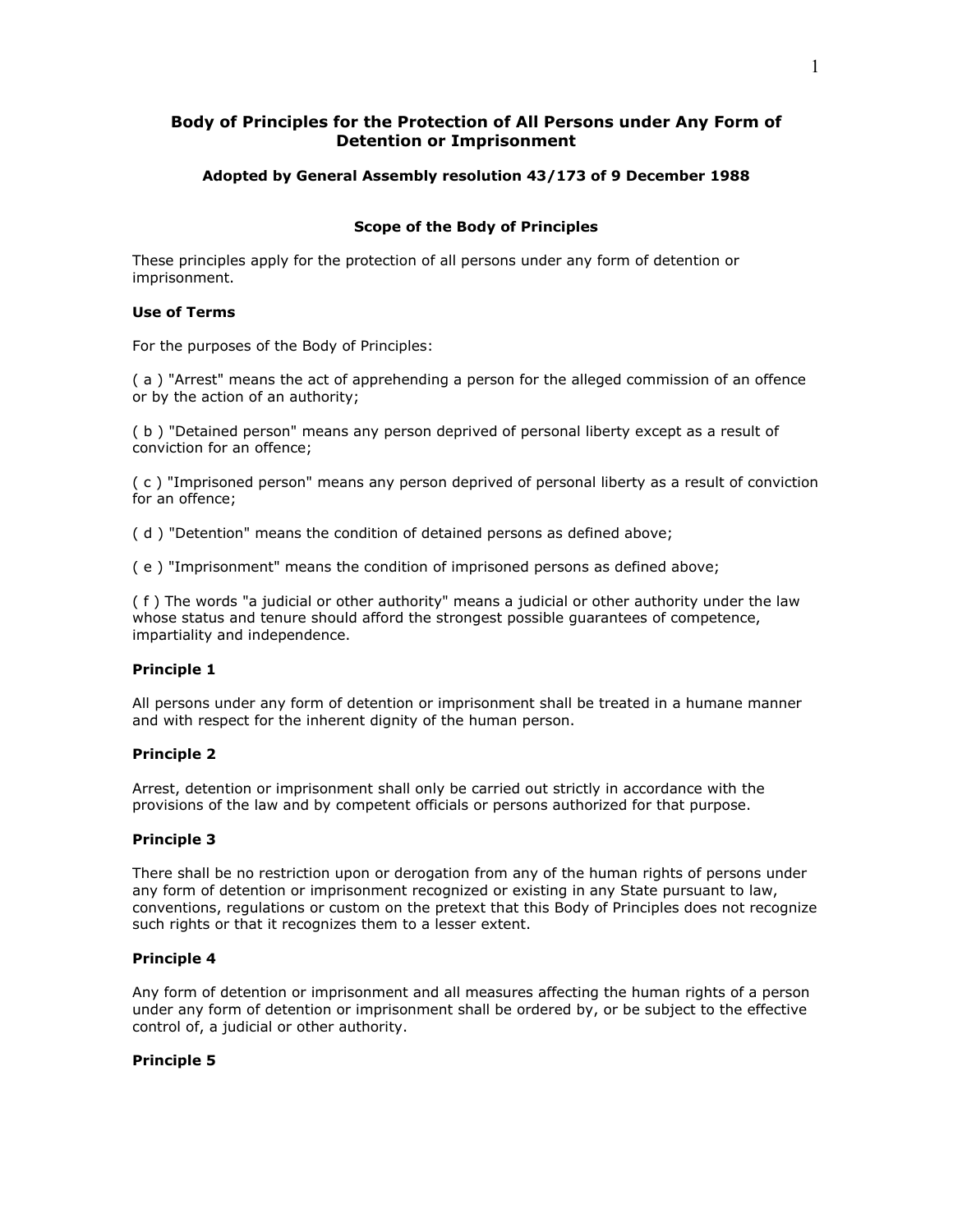1. These principles shall be applied to all persons within the territory of any given State, without distinction of any kind, such as race, colour, sex, language, religion or religious belief, political or other opinion, national, ethnic or social origin, property, birth or other status.

2. Measures applied under the law and designed solely to protect the rights and special status of women, especially pregnant women and nursing mothers, children and juveniles, aged, sick or handicapped persons shall not be deemed to be discriminatory. The need for, and the application of, such measures shall always be subject to review by a judicial or other authority.

# **Principle 6**

No person under any form of detention or imprisonment shall be subjected to torture or to cruel, inhuman or degrading treatment or punishment. 1 No circumstance whatever may be invoked as a justification for torture or other cruel, inhuman or degrading treatment or punishment.

# **Principle 7**

1. States should prohibit by law any act contrary to the rights and duties contained in these principles, make any such act subject to appropriate sanctions and conduct impartial investigations upon complaints.

2. Officials who have reason to believe that a violation of this Body of Principles has occurred or is about to occur shall report the matter to their superior authorities and, where necessary, to other appropriate authorities or organs vested with reviewing or remedial powers.

3. Any other person who has ground to believe that a violation of this Body of Principles has occurred or is about to occur shall have the right to report the matter to the superiors of the officials involved as well as to other appropriate authorities or organs vested with reviewing or remedial powers.

### **Principle 8**

Persons in detention shall be subject to treatment appropriate to their unconvicted status. Accordingly, they shall, whenever possible, be kept separate from imprisoned persons.

### **Principle 9**

The authorities which arrest a person, keep him under detention or investigate the case shall exercise only the powers granted to them under the law and the exercise of these powers shall be subject to recourse to a judicial or other authority.

### **Principle 10**

Anyone who is arrested shall be informed at the time of his arrest of the reason for his arrest and shall be promptly informed of any charges against him.

### **Principle 11**

1. A person shall not be kept in detention without being given an effective opportunity to be heard promptly by a judicial or other authority. A detained person shall have the right to defend himself or to be assisted by counsel as prescribed by law.

2. A detained person and his counsel, if any, shall receive prompt and full communication of any order of detention, together with the reasons therefor.

3. A judicial or other authority shall be empowered to review as appropriate the continuance of detention.

# **Principle 12**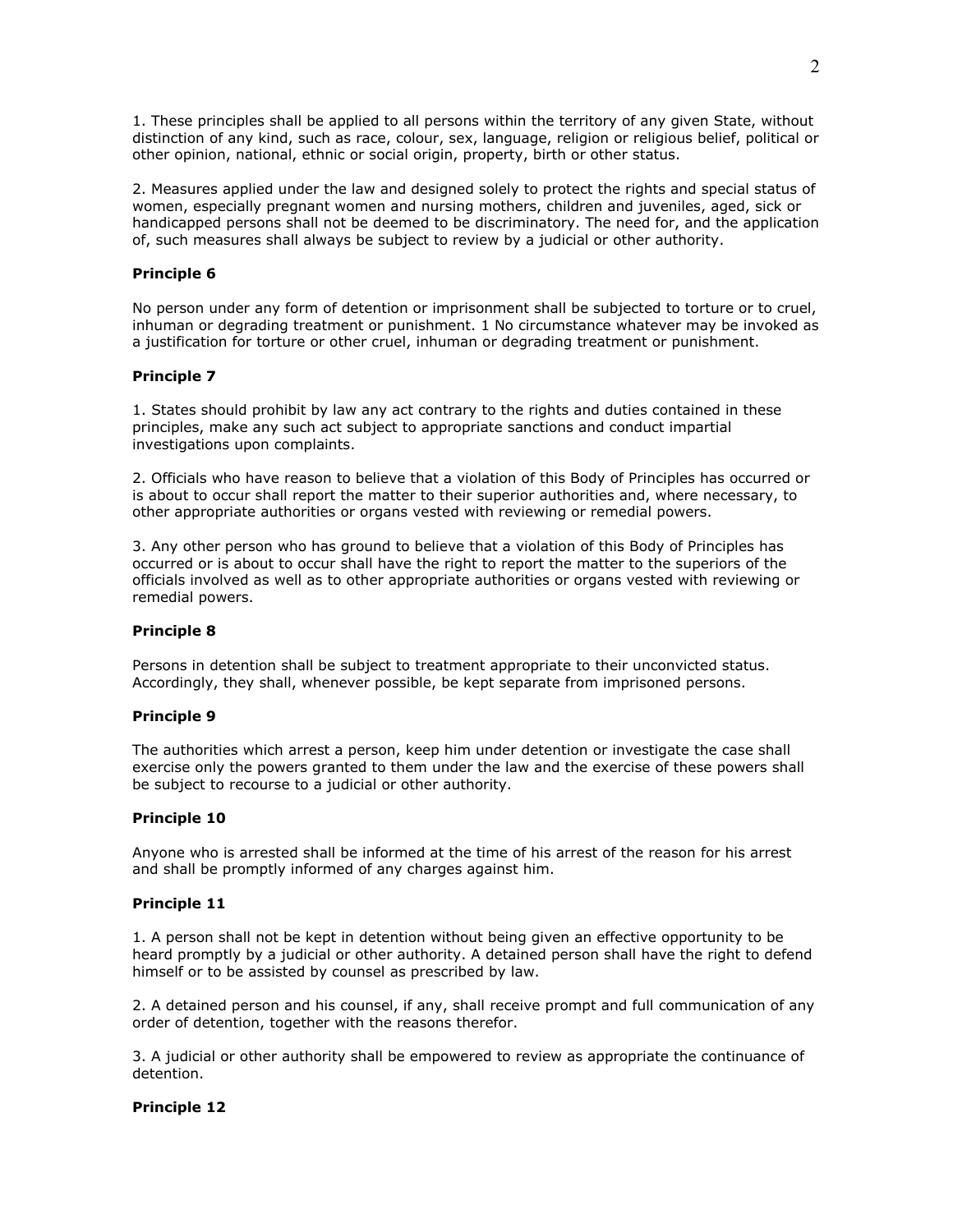1. There shall be duly recorded:

( a ) The reasons for the arrest;

( b ) The time of the arrest and the taking of the arrested person to a place of custody as well as that of his first appearance before a judicial or other authority;

( c ) The identity of the law enforcement officials concerned;

( d ) Precise information concerning the place of custody.

2. Such records shall be communicated to the detained person, or his counsel, if any, in the form prescribed by law.

# **Principle 13**

Any person shall, at the moment of arrest and at the commencement of detention or imprisonment, or promptly thereafter, be provided by the authority responsible for his arrest, detention or imprisonment, respectively with information on and an explanation of his rights and how to avail himself of such rights.

#### **Principle 14**

A person who does not adequately understand or speak the language used by the authorities responsible for his arrest, detention or imprisonment is entitled to receive promptly in a language which he understands the information referred to in principle 10, principle 11, paragraph 2, principle 12, paragraph 1, and principle 13 and to have the assistance, free of charge, if necessary, of an interpreter in connection with legal proceedings subsequent to his arrest.

#### **Principle 15**

Notwithstanding the exceptions contained in principle 16, paragraph 4, and principle 18, paragraph 3, communication of the detained or imprisoned person with the outside world, and in particular his family or counsel, shall not be denied for more than a matter of days.

# **Principle 16**

1. Promptly after arrest and after each transfer from one place of detention or imprisonment to another, a detained or imprisoned person shall be entitled to notify or to require the competent authority to notify members of his family or other appropriate persons of his choice of his arrest, detention or imprisonment or of the transfer and of the place where he is kept in custody.

2. If a detained or imprisoned person is a foreigner, he shall also be promptly informed of his right to communicate by appropriate means with a consular post or the diplomatic mission of the State of which he is a national or which is otherwise entitled to receive such communication in accordance with international law or with the representative of the competent international organization, if he is a refugee or is otherwise under the protection of an intergovernmental organization.

3. If a detained or imprisoned person is a juvenile or is incapable of understanding his entitlement, the competent authority shall on its own initiative undertake the notification referred to in the present principle. Special attention shall be given to notifying parents or guardians.

4. Any notification referred to in the present principle shall be made or permitted to be made without delay. The competent authority may however delay a notification for a reasonable period where exceptional needs of the investigation so require.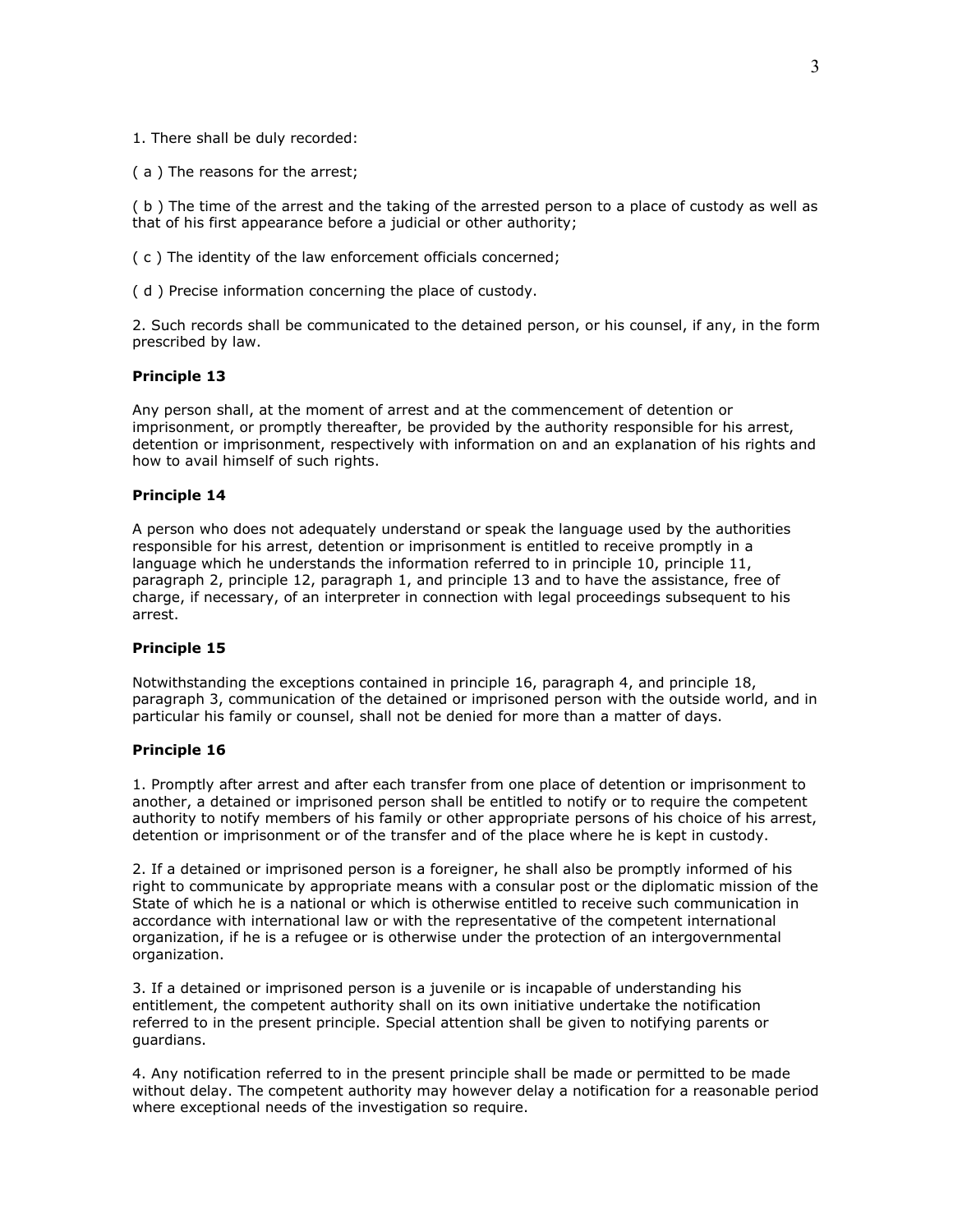# **Principle 17**

1. A detained person shall be entitled to have the assistance of a legal counsel. He shall be informed of his right by the competent authority promptly after arrest and shall be provided with reasonable facilities for exercising it.

2. If a detained person does not have a legal counsel of his own choice, he shall be entitled to have a legal counsel assigned to him by a judicial or other authority in all cases where the interests of justice so require and without payment by him if he does not have sufficient means to pay.

# **Principle 18**

1. A detained or imprisoned person shall be entitled to communicate and consult with his legal counsel.

2. A detained or imprisoned person shall be allowed adequate time and facilities for consultation with his legal counsel.

3. The right of a detained or imprisoned person to be visited by and to consult and communicate, without delay or censorship and in full confidentiality, with his legal counsel may not be suspended or restricted save in exceptional circumstances, to be specified by law or lawful regulations, when it is considered indispensable by a judicial or other authority in order to maintain security and good order.

4. Interviews between a detained or imprisoned person and his legal counsel may be within sight, but not within the hearing, of a law enforcement official.

5. Communications between a detained or imprisoned person and his legal counsel mentioned in the present principle shall be inadmissible as evidence against the detained or imprisoned person unless they are connected with a continuing or contemplated crime.

### **Principle 19**

A detained or imprisoned person shall have the right to be visited by and to correspond with, in particular, members of his family and shall be given adequate opportunity to communicate with the outside world, subject to reasonable conditions and restrictions as specified by law or lawful regulations.

### **Principle 20**

If a detained or imprisoned person so requests, he shall if possible be kept in a place of detention or imprisonment reasonably near his usual place of residence.

### **Principle 21**

1. It shall be prohibited to take undue advantage of the situation of a detained or imprisoned person for the purpose of compelling him to confess, to incriminate himself otherwise or to testify against any other person.

2. No detained person while being interrogated shall be subject to violence, threats or methods of interrogation which impair his capacity of decision or his judgement.

# **Principle 22**

No detained or imprisoned person shall, even with his consent, be subjected to any medical or scientific experimentation which may be detrimental to his health.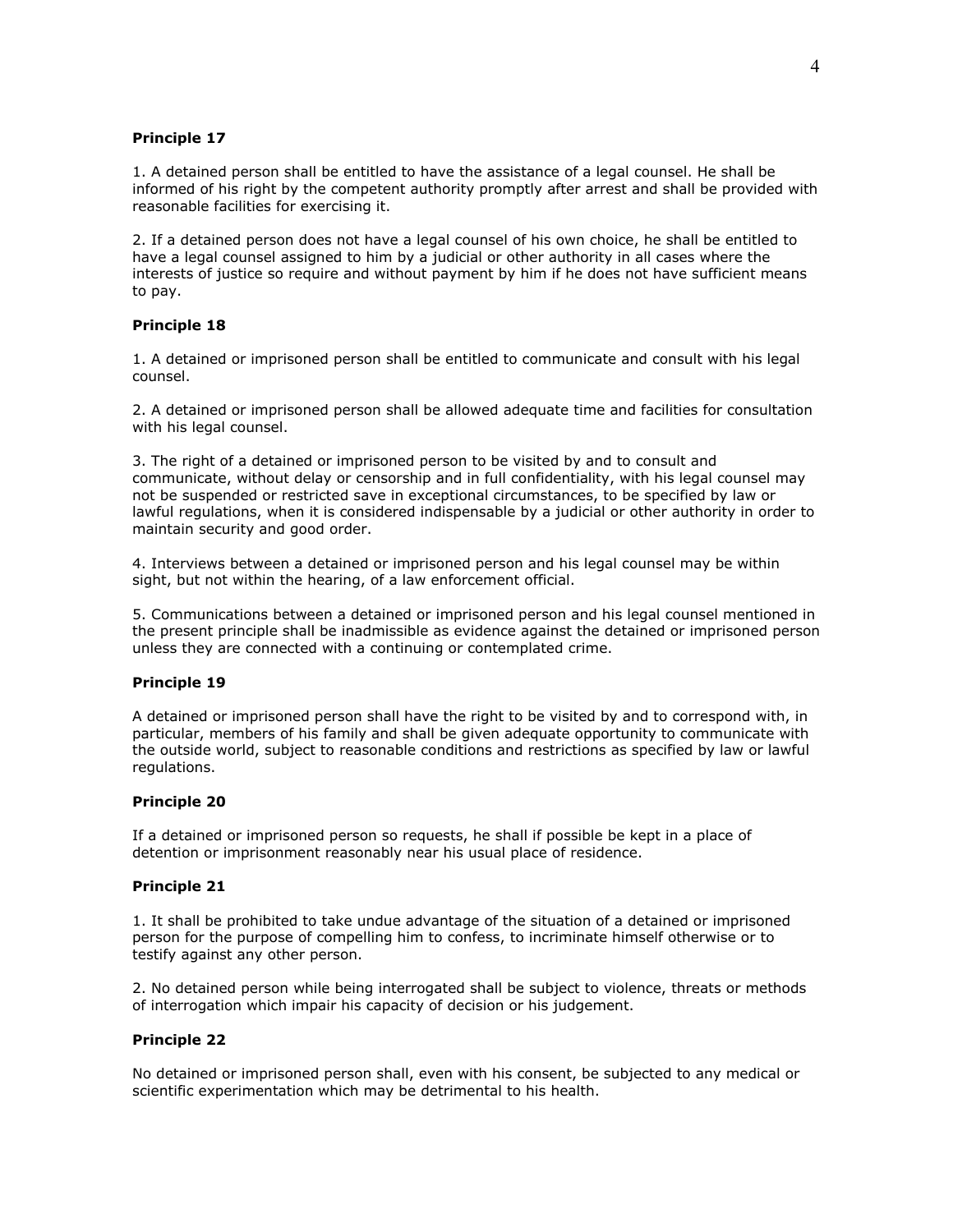## **Principle 23**

1. The duration of any interrogation of a detained or imprisoned person and of the intervals between interrogations as well as the identity of the officials who conducted the interrogations and other persons present shall be recorded and certified in such form as may be prescribed by law.

2. A detained or imprisoned person, or his counsel when provided by law, shall have access to the information described in paragraph 1 of the present principle.

## **Principle 24**

A proper medical examination shall be offered to a detained or imprisoned person as promptly as possible after his admission to the place of detention or imprisonment, and thereafter medical care and treatment shall be provided whenever necessary. This care and treatment shall be provided free of charge.

#### **Principle 25**

A detained or imprisoned person or his counsel shall, subject only to reasonable conditions to ensure security and good order in the place of detention or imprisonment, have the right to request or petition a judicial or other authority for a second medical examination or opinion.

# **Principle 26**

The fact that a detained or imprisoned person underwent a medical examination, the name of the physician and the results of such an examination shall be duly recorded. Access to such records shall be ensured. Modalities therefore shall be in accordance with relevant rules of domestic law.

## **Principle 27**

Non-compliance with these principles in obtaining evidence shall be taken into account in determining the admissibility of such evidence against a detained or imprisoned person.

#### **Principle 28**

A detained or imprisoned person shall have the right to obtain within the limits of available resources, if from public sources, reasonable quantities of educational, cultural and informational material, subject to reasonable conditions to ensure security and good order in the place of detention or imprisonment.

#### **Principle 29**

1. In order to supervise the strict observance of relevant laws and regulations, places of detention shall be visited regularly by qualified and experienced persons appointed by, and responsible to, a competent authority distinct from the authority directly in charge of the administration of the place of detention or imprisonment.

2. A detained or imprisoned person shall have the right to communicate freely and in full confidentiality with the persons who visit the places of detention or imprisonment in accordance with paragraph 1 of the present principle, subject to reasonable conditions to ensure security and good order in such places.

### **Principle 30**

1. The types of conduct of the detained or imprisoned person that constitute disciplinary offences during detention or imprisonment, the description and duration of disciplinary punishment that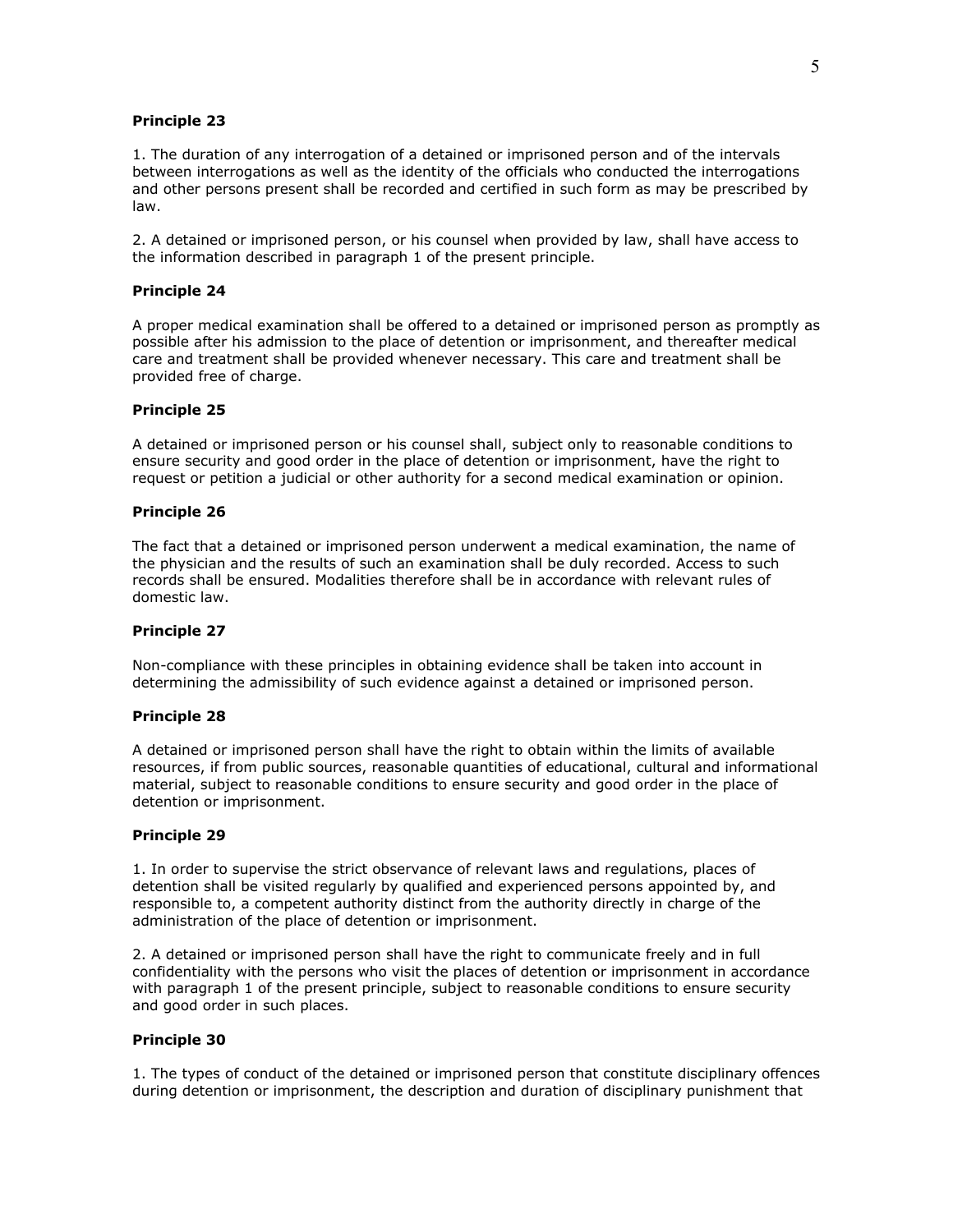may be inflicted and the authorities competent to impose such punishment shall be specified by law or lawful regulations and duly published.

2. A detained or imprisoned person shall have the right to be heard before disciplinary action is taken. He shall have the right to bring such action to higher authorities for review.

## **Principle 31**

The appropriate authorities shall endeavour to ensure, according to domestic law, assistance when needed to dependent and, in particular, minor members of the families of detained or imprisoned persons and shall devote a particular measure of care to the appropriate custody of children left with out supervision.

# **Principle 32**

1. A detained person or his counsel shall be entitled at any time to take proceedings according to domestic law before a judicial or other authority to challenge the lawfulness of his detention in order to obtain his release without delay, if it is unlawful.

2. The proceedings referred to in paragraph 1 of the present principle shall be simple and expeditious and at no cost for detained persons without adequate means. The detaining authority shall produce without unreasonable delay the detained person before the reviewing authority.

# **Principle 33**

1. A detained or imprisoned person or his counsel shall have the right to make a request or complaint regarding his treatment, in particular in case of torture or other cruel, inhuman or degrading treatment, to the authorities responsible for the administration of the place of detention and to higher authorities and, when necessary, to appropriate authorities vested with reviewing or remedial powers.

2. In those cases where neither the detained or imprisoned person nor his counsel has the possibility to exercise his rights under paragraph 1 of the present principle, a member of the family of the detained or imprisoned person or any other person who has knowledge of the case may exercise such rights.

3. Confidentiality concerning the request or complaint shall be maintained if so requested by the complainant.

4. Every request or complaint shall be promptly dealt with and replied to without undue delay. If the request or complaint is rejected or, in case of inordinate delay, the complainant shall be entitled to bring it before a judicial or other authority. Neither the detained or imprisoned person nor any complainant under paragraph 1 of the present principle shall suffer prejudice for making a request or complaint.

#### **Principle 34**

Whenever the death or disappearance of a detained or imprisoned person occurs during his detention or imprisonment, an inquiry into the cause of death or disappearance shall be held by a judicial or other authority, either on its own motion or at the instance of a member of the family of such a person or any person who has knowledge of the case. When circumstances so warrant, such an inquiry shall be held on the same procedural basis whenever the death or disappearance occurs shortly after the termination of the detention or imprisonment. The findings of such inquiry or a report thereon shall be made available upon request, unless doing so would jeopardize an ongoing criminal investigation.

#### **Principle 35**